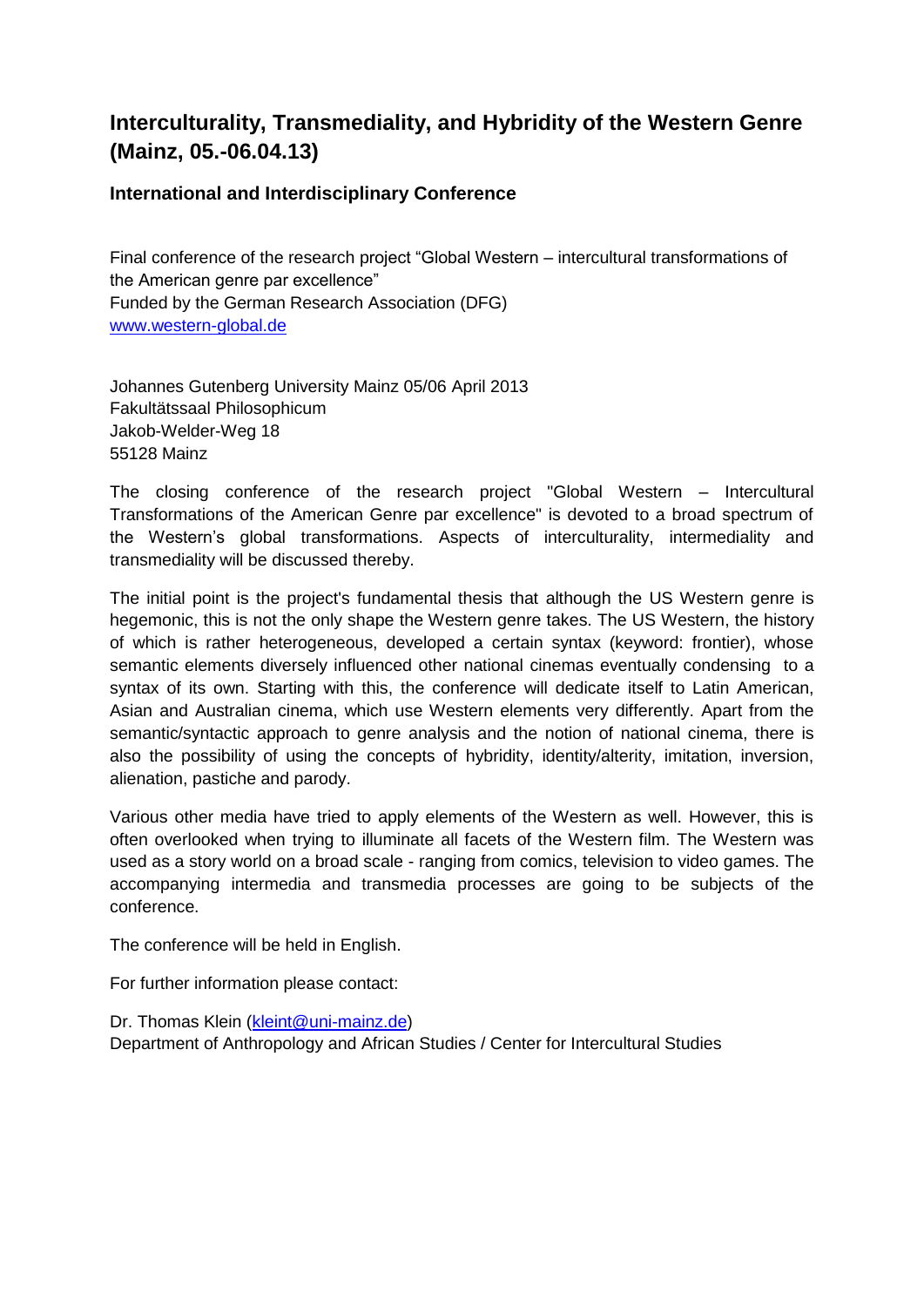## **PROGRAM**

## FRIDAY 05 APRIL 2013

- 09:30 09:40 Greeting by the Director of ZIS (Center for Intercultural Studies) Anton Escher
- 09:40 10:00 Thomas Klein (Mainz): Introduction to the research project

## **Section 1: Western and Interculturality**

- 10:00 10:45 Andrew Hurley (Sydney): "Aboriginal Cowboys? On the Possibilities of the Western in Australia's 'Far West'"
- 10:45 11:30 Teruaki Georges Sumioka (Osaka): "The Japanese Action Film: The Missing Link between the Nostalgic Hollywood-Western and Dry Italo-Western"
- 11:30 11:45 *Coffee Break*
- 11:45 12:30 Sven Pötting (Cologne): "Civilization and Barbarism in the Argentine Gaucho-Western"
- 12:30 14:00 *Lunch*

#### Panel Mexican Film

- 14:00 14:45 Siboney Obscura Gutiérrez (Mexico City): "Intertextual Elements in the Mexican Western of the 1960s"
- 14:45 15:30 Maria Imhof (Cologne): "Western at the Border. The Western in Mexico and Mexico in the Western"
- 15:30 16:15 Christian Wehr (Eichstätt-Ingolstadt): "Elements of the Western in Mexican Cinema from Fernando de Fuentes to Arturo Ripstein"
- 16:15 16:30 *Coffee Break*

#### Panel Indian Film

- 16:30 17:15 Stefan Borsos (Cologne): "Cowboys and Indians. *Sholay* as an Instance of Intercultural Exchange and Transnational Flow"
- 17:15 18:00 Cornelia Günauer (Mainz): "Vegetarianism, Clint Eastwood, and Tamil Identity – the Making of an Indian Superhero"

20:00 *Dinner*